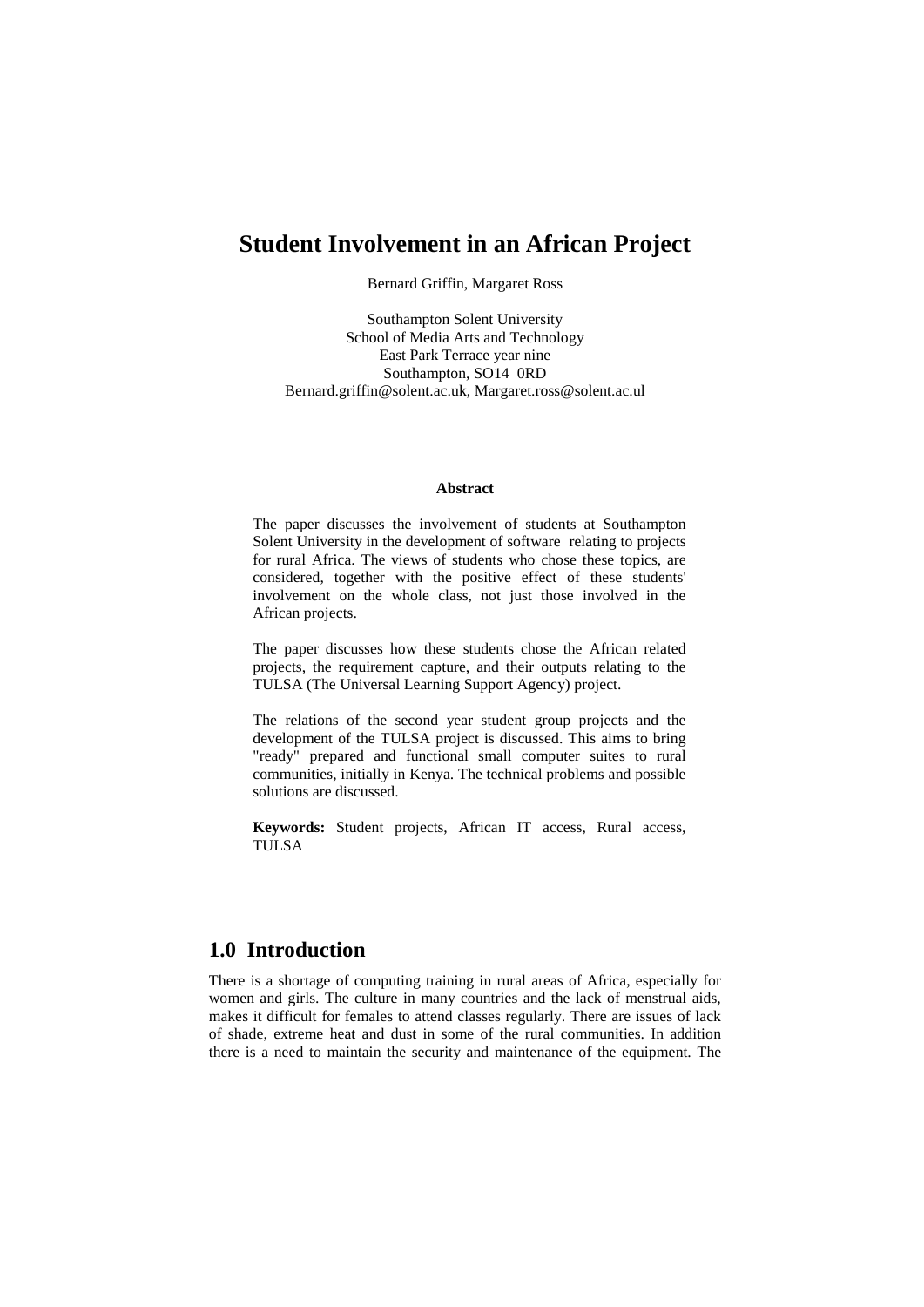major charities, which provide basic IT education, are mainly situated in the cities [1,2,3,4].

#### **1.1 TULSA and the Container Classrooms**

TULSA (The Universal Learning Support Agency) was founded by Bernard Griffin to provide the opportunity, particularly for women and children in rural Africa, to obtain education using the Internet [5]. The IT equipment has been delivered as a "package" in modified shipping containers, containing 10 computers and, if no power is accessible, then with solar-powered panels. This initiative has been supported by Southampton Solent University, which provided IT equipment that had recently been replaced. Support for this initiative has been obtained by the Government Department of Education in Kenya and the Kenyan High Commission .

## **2.0 Current Student Involvement**

Students on the second year of the unit on "Engineering Software Systems" on the various computing degree courses at Southampton Solent University designed and developed software in groups of four. The students could choose from a variety of topics. Nine groups decided to design and produce software that can be used in rural Africa, possibly by the TULSA project. The students, not being able to investigate in situ, were shown a film, developed for TULSA which explained the problems and possible solutions. Interviews were scheduled for these nine groups with the TULSA founder, Griffin to establish the requirements and constraints for the different projects.

The range of projects included:

- 1. A self-diagnostic app on mobile phones for pregnancy and health education to help reduce childhood mortality and enable expectant mothers to receive the care and attention needed at the right time.
- 2. A Locator service for HIV/Aids patients showing the location of the spread of infection to enable better understanding of the scale of the issues and the appropriate actions required.
- 3. A business start-up guide for Chicken-rearing, in the form of a gamified training course which can be accessed on-line.
- 4. A road safety guide for children, in the form of a gamified training course which can be accessed on-line
- 5. A gamification training guide for programmers, in the form of a gamified training course which can be accessed on-line to enable better training programmes to be developed locally in Kenya.
- 6. Promoting Safe Water a gamified approach to understanding the need and benefits of safe drinking water for rural areas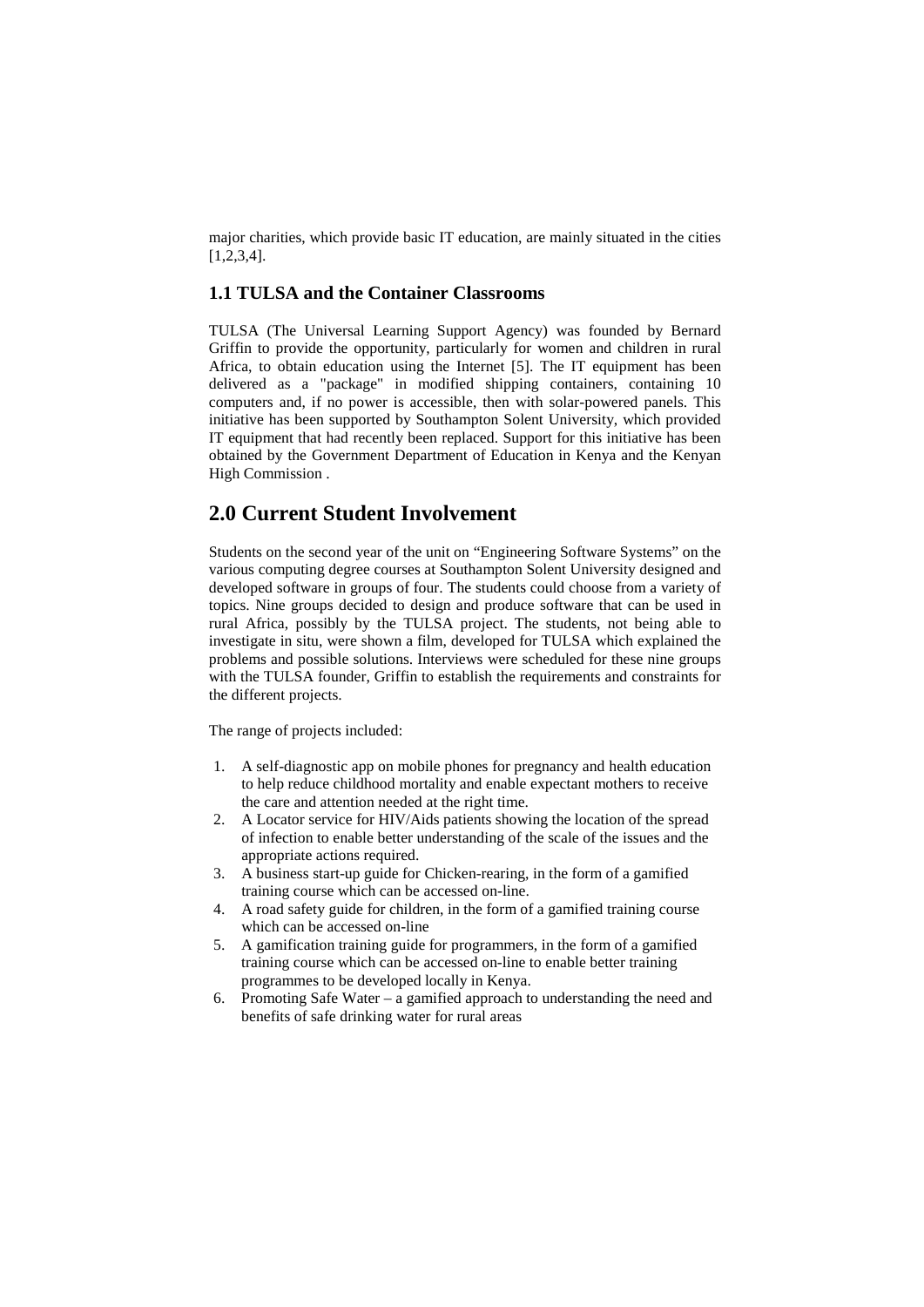- 7. A football training resource for 30 clubs around Mombasa which form a sponsored league, a gamified skills training guide supported by league tables and club news.
- 8. Internet safety requirements for users a gamified approach to educating new internet users about the risks and safety requirements.
- 9. A health and safety application to educate young people about risks around the home, including fire safety.

### **2.1 Student Views**

All those students working on the rural Africa projects were highly motivated. They felt that they gained both practical experience and could also be involved in trying to solve real problems in Africa.

A series of interviews and questionnaires were undertaken with those students and there were particularly asked to identify the major benefits and problems associated with working on these types of projects.

The positive views included:

**"**The project has a real world life, rather than being discarded after grading"

**"**Helping other people in need"

**"**It probes us to create a professional & useful project, rather than simply checking grading boxes"

**"**Possibility to create something that benefits people"

**"**Creation of a product which will be used"

**"**Creation of a product which will be used"

**"**Motivation due to working on something of use and importance"

**"**Helping those in less developed countries"

**"**Nice to be doing practical work"

The disadvantages identified by the students, on these projects, included:

"Pressure to create a useful product"

"Pressure of not completing the project"

"Extra pressure due to real world impact"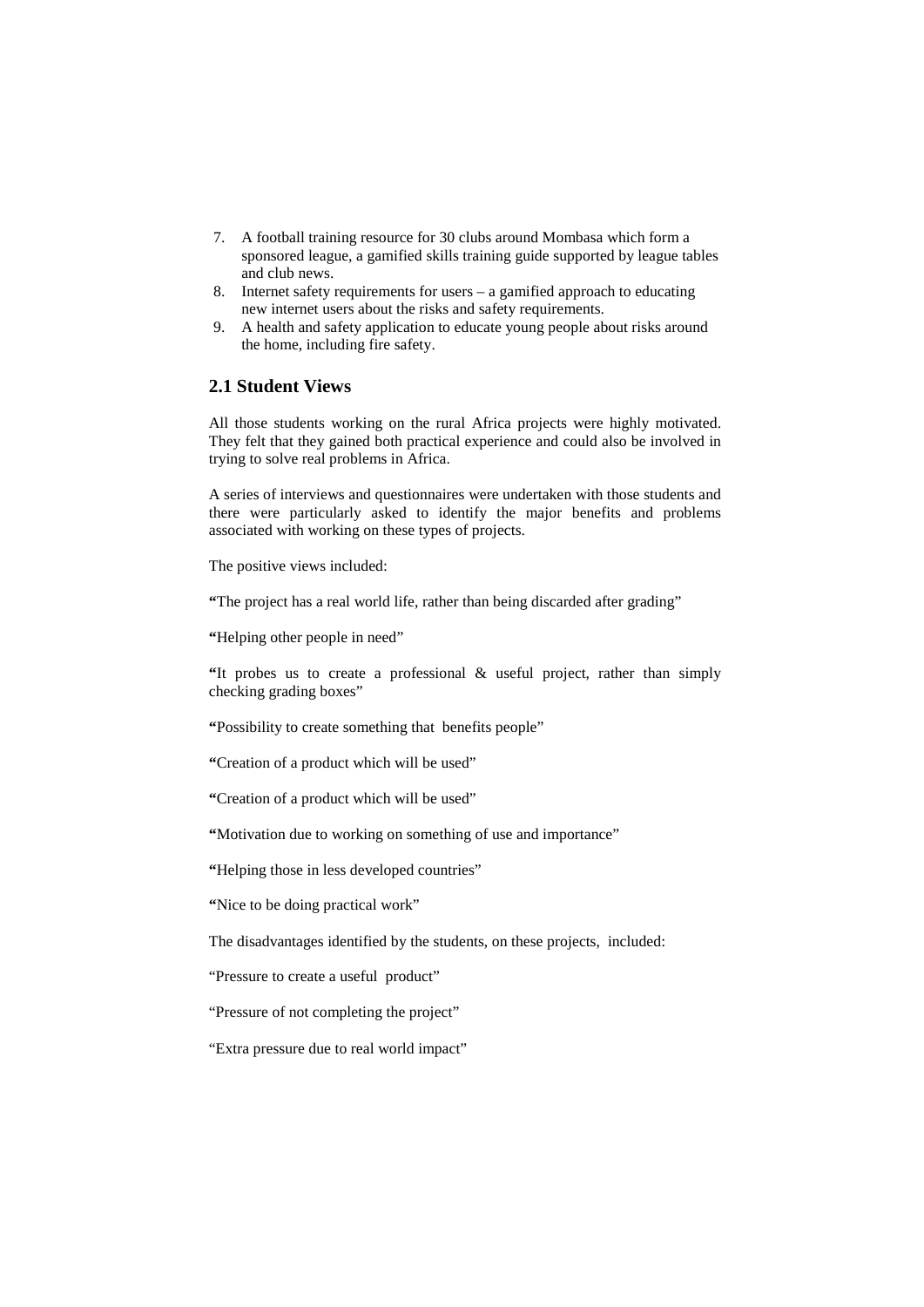"Not sure if the product will be accepted"

"Worry that end product is unsatisfactory"

"Not knowing the exact situation of a country and rely only on Internet for news"

"Communication with clients is very slow"

"They have limited technology to work with"

Overall, all the students found working on these real projects, the outcome of which could be of actual value to members of the rural community in Africa, was an inspiring experience.

"Thoroughly enjoying this project – because it's something we enjoy doing and our group is committed"

"The project goes well, everyone attends the sessions or tells someone if unable to attend through illness, appointments etc."

## **3. View of Lecturer**

The lecturer, Bernard Griffin, felt that although only just over 50% of the students in the unit were working on projects associated with rural Africa, these students were so involved and enthusiastic, that this had an effect on the other students. The result of this was high quality output from all the students and excellent attendance, regardless of their project topic. The class attendance figures was one of the highest of all the units undertaken by these students. By involving the students, it also had a positive aspect on and those setting up these "e-learning type cafes" in Africa. It was also inspirational to the students in Africa to use software that had been developed, in part, by students in the UK, encouraging them to see that they could achieve in Africa computing skills leading to careers in IT.

## **4. Future Directions**

Today problems have been experienced using conventional IT equipment in Kenya, due to the heat of about 50 degrees Centigrade and the dust. Various modifications have been tried to the computer suites, which had been delivered on site with the 10 access points to the Internet. These modified containers required cranes to move them which in itself created major problems in rural areas.

The solution appears to be purpose-built lightweight "flat-pack" type of containers, that can be constructed by four men in one day. These containers